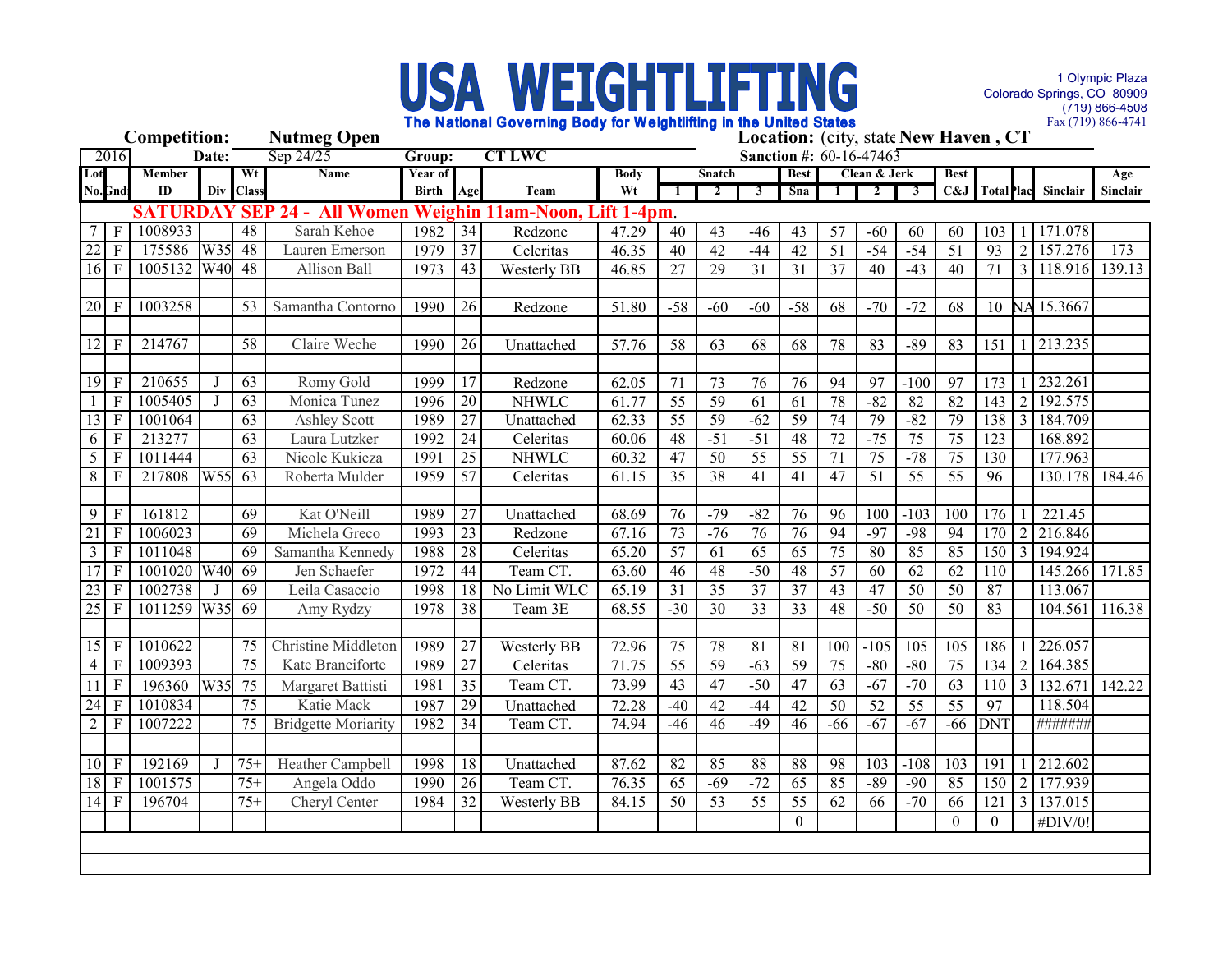| SUNDAY SEP 25, MEN SESSION 1 56-85kg. Weighin 9am-10am, lift 11am-1pm. |   |             |     |    |                    |      |    |              |       |       |       |        |                |        |        |        |                |                |         |        |
|------------------------------------------------------------------------|---|-------------|-----|----|--------------------|------|----|--------------|-------|-------|-------|--------|----------------|--------|--------|--------|----------------|----------------|---------|--------|
| $17 \mathrm{M}$                                                        |   | 1007915     |     | 56 | Natan Cohen        | 1999 | 17 | Unattached   | 55.76 | 34    | 37    | $-41$  | 37             | 43     | 47     | 50     | 50             | 87             | 136.245 |        |
|                                                                        |   |             |     |    |                    |      |    |              |       |       |       |        |                |        |        |        |                |                |         |        |
| $12 \, M$                                                              |   | 1010025     |     | 62 | John Scarmato      | 1988 | 28 | Rebel BB     | 60.84 | 75    | 80    | 85     | 85             | 95     | 101    | 106    | 106            | 191            | 280.015 |        |
|                                                                        |   |             |     |    |                    |      |    |              |       |       |       |        |                |        |        |        |                |                |         |        |
| $15$ M                                                                 |   | 214001      | J   | 69 | Azeem Azhar        | 2000 | 16 | Celeritas    | 67.21 | 70    | 75    | $-78$  | 75             | 85     | 90     | 95     | 95             | 170            | 232.628 |        |
|                                                                        |   |             |     |    |                    |      |    |              |       |       |       |        |                |        |        |        |                |                |         |        |
| 14 M                                                                   |   | 166542      | M50 | 77 | Richard Condon     | 1964 | 52 | Celeritas    | 75.64 | 84    | 88    | 91     | 91             | 104    | 109    | $-112$ | 109            | 200            | 254.433 | 323.38 |
|                                                                        | M | 204624      |     | 77 | Edgar Garcia       | 1987 | 29 | Celeritas    | 76.23 | 70    | 75    | 80     | $80\,$         | 105    | 110    | 115    | 115            | 195            | 246.969 |        |
| 3                                                                      | M | 1011756     | J   | 77 | Zachariah Rollins  | 1997 | 19 | Unattached   | 75.87 | 70    | 75    | $-80$  | 75             | $-106$ | 106    | $-110$ | 106            | 181            | 229.86  |        |
| 7                                                                      | M | 1011413     | M35 | 77 | James Harmon       | 1978 | 38 | NYWL Acad.   | 76.86 | 70    | 74    | 78     | 78             | 90     | $-95$  | 95     | 95             | 173            | 218.084 | 242.73 |
| 13                                                                     | M | 1011793     |     | 77 | Philip Logan       | 1986 | 30 | <b>NHWLC</b> | 74.80 | 50    | 57    | $-63$  | 57             | 85     | 90     | $-93$  | 90             | 147            | 188.224 |        |
| $16$ M                                                                 |   | 1004017     |     | 77 | Jason Goldberg     | 1991 | 25 | <b>NHWLC</b> | 75.80 | 47    | 50    | 52     | 52             | 65     | 69     | 72     | 72             | 124            | 157.557 |        |
| 6                                                                      | M | 1007181     |     | 77 | Harrison Schreiner | 1994 | 22 | Redzone      | 76.26 | $-87$ | $-90$ | $-90$  | $-87$          | 115    | 125    | $-136$ | 125            | 38             | 48.1165 |        |
|                                                                        |   |             |     |    |                    |      |    |              |       |       |       |        |                |        |        |        |                |                |         |        |
| 9                                                                      | M | 188713      |     | 85 | Kris Kling         | 1990 | 26 | Redzone      | 83.45 | 125   | 130   | $-137$ | 130            | 150    | $-160$ | 160    | 160            | 290            | 349.778 |        |
| 8                                                                      | M | 215275      |     | 85 | Ken Toal           | 1993 | 23 | Redzone      | 82.28 | 120   | 125   | 130    | 130            | 150    | $-156$ | $-156$ | 150            | 280            | 340.174 |        |
| $18$ M                                                                 |   | 159077      |     | 85 | <b>Steve Zito</b>  | 1986 | 30 | Team CT.     | 82.99 | 105   | 110   | 115    | 115            | 135    | 140    | 145    | 145            | 260            | 314.48  |        |
| $10$ M                                                                 |   | 195235      |     | 85 | Matthew Clyde      | 1990 | 26 | <b>NHWLC</b> | 84.78 | 98    | 102   | 106    | 106            | 127    | $-131$ | $-132$ | 127            | 233            | 278.802 |        |
| $\overline{2}$                                                         | M | 182358      |     | 85 | Aaron Poach        | 1986 | 30 | <b>NHWLC</b> | 83.15 | 90    | 95    | 102    | 102            | 115    | 123    | 130    | 130            | 232            | 280.337 |        |
|                                                                        | M | 1005198     | M45 | 85 | Michael Pozika     | 1969 | 47 | <b>NHWLC</b> | 82.34 | 58    | 64    | 70     | 70             | 88     | 93     | 97     | 97             | 167            | 202.813 | 246.82 |
| 5                                                                      | M | 1009698     | M50 | 85 | John Tullo         | 1964 | 52 | Celeritas    | 80.86 | 58    | 61    | $-64$  | 61             | 90     | 95     | $-100$ | 95             | 156            | 191.263 | 243.1  |
| $\overline{4}$                                                         | M | 1011183 M65 |     | 85 | David Kelly        | 1949 | 67 | Unattached   | 80.86 | 59    | 62    | $-63$  | 62             | 70     | 76     | $-77$  | 76             | 138            | 169.194 | 290.85 |
|                                                                        |   |             |     |    |                    |      |    |              |       |       |       |        | $\overline{0}$ |        |        |        | $\overline{0}$ | $\overline{0}$ | #DIV/0! |        |
|                                                                        |   |             |     |    |                    |      |    |              |       |       |       |        |                |        |        |        |                |                |         |        |
|                                                                        |   |             |     |    |                    |      |    |              |       |       |       |        |                |        |        |        |                |                |         |        |
|                                                                        |   |             |     |    |                    |      |    |              |       |       |       |        |                |        |        |        |                |                |         |        |
|                                                                        |   |             |     |    |                    |      |    |              |       |       |       |        |                |        |        |        |                |                |         |        |
|                                                                        |   |             |     |    |                    |      |    |              |       |       |       |        |                |        |        |        |                |                |         |        |
|                                                                        |   |             |     |    |                    |      |    |              |       |       |       |        |                |        |        |        |                |                |         |        |
|                                                                        |   |             |     |    |                    |      |    |              |       |       |       |        |                |        |        |        |                |                |         |        |
|                                                                        |   |             |     |    |                    |      |    |              |       |       |       |        |                |        |        |        |                |                |         |        |
|                                                                        |   |             |     |    |                    |      |    |              |       |       |       |        |                |        |        |        |                |                |         |        |
|                                                                        |   |             |     |    |                    |      |    |              |       |       |       |        |                |        |        |        |                |                |         |        |
|                                                                        |   |             |     |    |                    |      |    |              |       |       |       |        |                |        |        |        |                |                |         |        |
|                                                                        |   |             |     |    |                    |      |    |              |       |       |       |        |                |        |        |        |                |                |         |        |
|                                                                        |   |             |     |    |                    |      |    |              |       |       |       |        |                |        |        |        |                |                |         |        |
|                                                                        |   |             |     |    |                    |      |    |              |       |       |       |        |                |        |        |        |                |                |         |        |